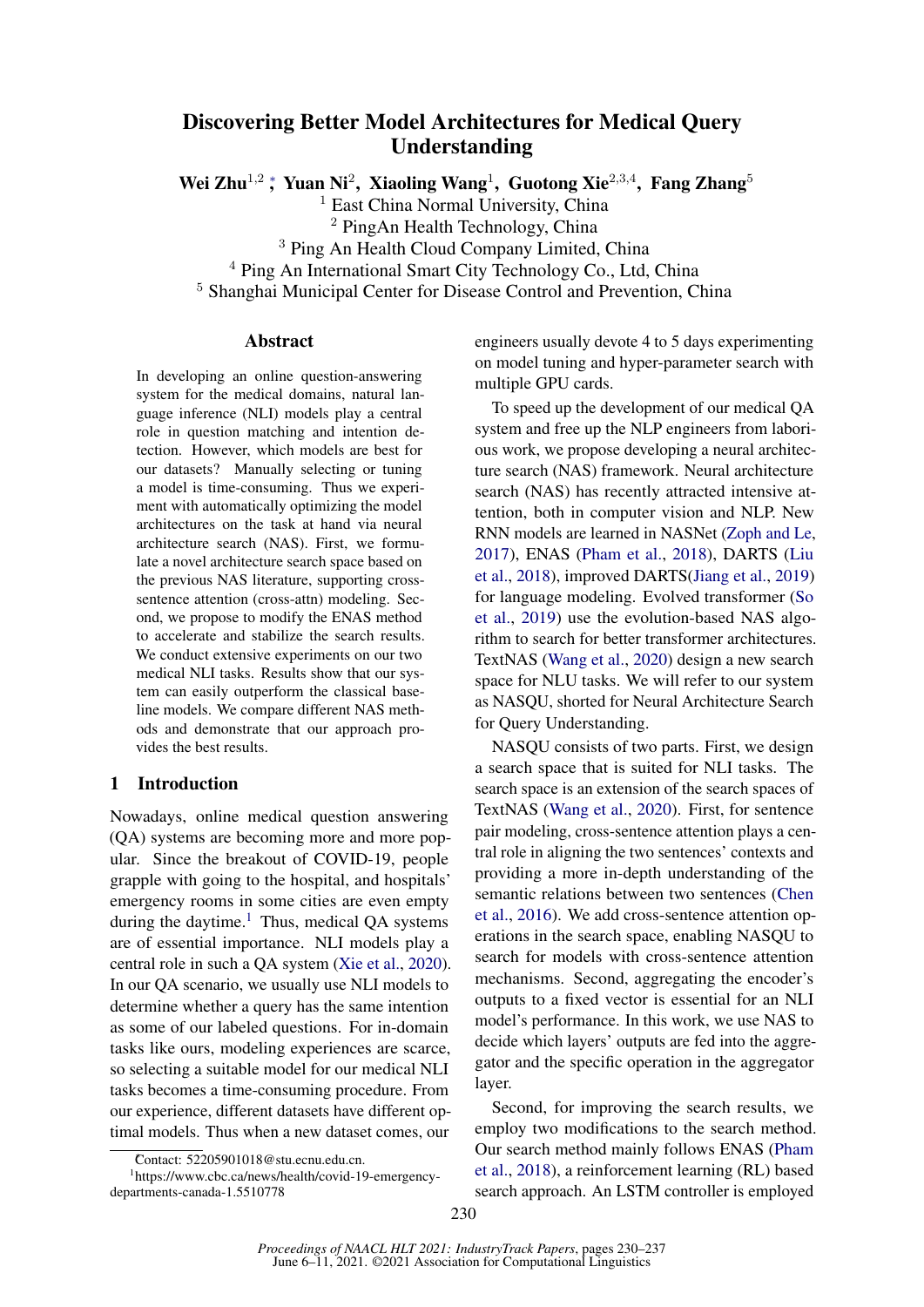<span id="page-1-0"></span>

Figure 1: The sentence vector-based framework for the NLI task.

to generate a novel child model, and it will receive a reward based on the child model's performance. Then the controller can update its parameters to improve its ability to generate better child models. A key ingredient for ENAS is weight sharing. We propose further to enhance the weight sharing strategies during architecture search. Besides, we suggest that search warm-ups can stabilize the search processes and provide better search results.

We conduct experiments on two medical NLI datasets designated for intent identification in our medical QA system. The experimental results show that NASQU can learn novel models that perform better than baseline models and meet efficiency requirements. Also, a comparison among the search methods shows that our NASQU obtains better results than other search methods. Besides, we show that the search space design of NASQU is essential.

Our work contributes to the field by the following aspects:

- We extend the search space for neural architecture search in NLP tasks by including crosssentence attention modules and many design choices.
- We experiment on more in-depth parameter sharing strategies than ENAS, which are proven to provide better search results within less time.

# 2 NASQU

In this section, we first describe the architecture framework of NLI tasks. Then we extend the search space of TextNAS to support cross-attn modeling and aggregator search. And Finally, we elaborate on the search algorithm in NASQU.

# 2.1 Architecture framework

We adopt the sentence vector-based framework [\(Bowman et al.,](#page-6-3) [2015\)](#page-6-3) for NLI tasks. The

framework is illustrated in Figure [1.](#page-1-0) The two sentences (i.e., hypothesis and premise) are encoded and aggregated in siamese network architecture. After obtaining the sentence embedding vector  $u$ and v, the final feature vector is  $[u; v; |u-v|; u \cdot v]$ , where  $\parallel$  is concatenation operation.

Note that our framework is different from TextNAS in two ways. First, we enable attention to flow between the two sentences, which we will elaborate on in the next subsection. Second, we add the search space for aggregators, where TextNAS [\(Wang et al.,](#page-7-4) [2020\)](#page-7-4) fixes the aggregator to the selfattention aggregator.

# 2.2 Encoder Search space

To ensure efficiency, we do not stack blocks of the same structure in the encoder. Thus the micro and macro search space are the same. The search space for the encoder is depicted as a fully connected DAG. As is shown in Figure [2,](#page-2-0) the encoder has *K* (= 5) layers. Node *i* in the DAG is a neural network layer, and edge *<i, j>* means the output of layer *i* is fed into layer *j*. If a layer has multiple inputs, then the inputs will be summed.

For each node, the controller first decides whether the node encodes the sentence itself (selfencoding layer), or it encodes the attention from one sentence to each other (cross-attention layer).

If layer *i* is a cross-sentence layer, it will make its input attend to its counterpart's input in the other sentence's encoder. For example, in Figure [2,](#page-2-0) layer 2 of the premise encoder is a cross-sentence attention layer. So its input will attend to the input of layer 2 in the hypothesis encoder. In addition to the dot product attention used in the multi-head attention of Transformers (denote as dot), we incorporate the four attention functions in [Tan et al.](#page-7-6) [\(2018\)](#page-7-6), referred to as  $\mathbf{p}\_dot{a}$ , concat, add, minus.

<span id="page-1-1"></span><sup>&</sup>lt;sup>2</sup>Note that the dot attention in [Tan et al.](#page-7-6)  $(2018)$  (denoted as  $p$  dot by us) is not the same as the dot product attention in MHA, where the former is a pointwise product ('A \* B' in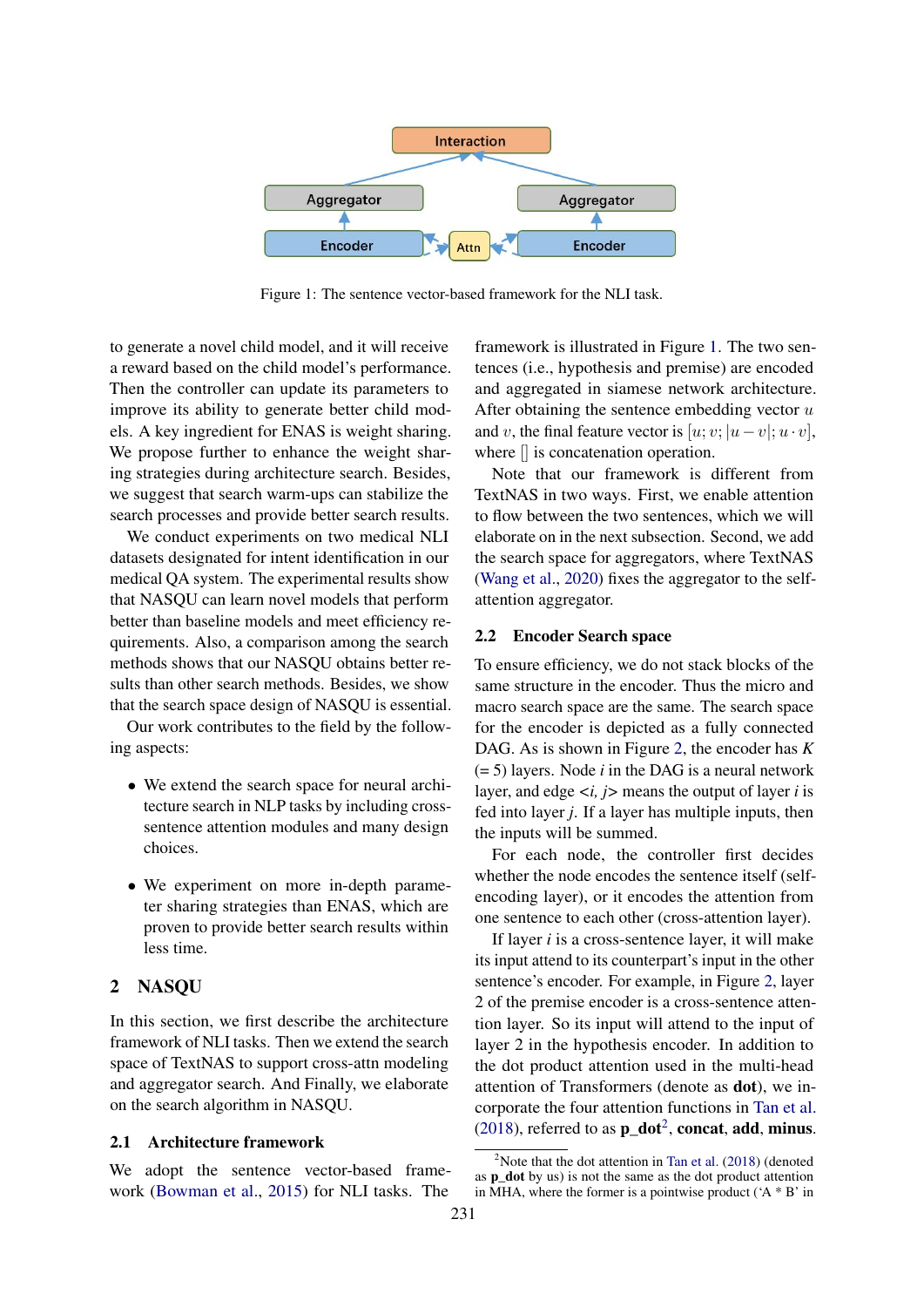<span id="page-2-0"></span>

Figure 2: The DAG for the encoder. The layers can be self-encoding layers or cross-attention layers. If layer i is a cross-sentence layer, it will make its input attend to its counterpart's input in the other sentence's encoder.

<span id="page-2-1"></span>

Figure 3: The DAG for the aggregation layer.

For the self-encoding layer, we incorporate four categories of candidate layers which are commonly used for text representation, namely convolutional layers with kernel size 1, 3, 5 (denoted as conv1, conv3, conv5), recurrent layers such as LSTM/GRU (lstm, gru), max pooling layers with window size 3 and 5 (denoted as **pool\_3**, **pool\_5**), and multi-head self-attention layers with number of heads 4 and 8 (mha\_4, mha\_8). Skip connection (skip) is also included to support residual layers. Zero layer (zero), which is to output zero tensors, is also included, so that the final model can be sparser than is shown in Figure [2.](#page-2-0)

#### 2.3 Aggregator search space

As depicted in Figure [3,](#page-2-1) the DAG for aggregator is much simpler. One has to decide whether each layer's output in the encoder DAG should be fed into the aggregation layer. If multiple layers are selected, their outputs are summed. There are several different aggregation operations. The most common two are the max-pooling aggregator (max\_agg) and the average-pooling aggregator

PyTorch), and the latter is (batch-wise) matrix multiplication ('torch.matmul(A, B)').

(avg\_agg). The self-attention (sa\_agg) technique is also used for aggregation [\(Gong et al.,](#page-6-4) [2018;](#page-6-4) [Chen et al.,](#page-6-5) [2018\)](#page-6-5) . We also include dynamic routing [\(Gong et al.,](#page-6-4) [2018\)](#page-6-4) (henceforth *dr\_agg*) into our aggregator operation space.<sup>[3](#page-2-2)</sup>

#### 2.4 Architecture search algorithm

We adopt the ENAS [\(Pham et al.,](#page-7-5) [2018\)](#page-7-5) framework for search since it is one of the most effective and efficient among all state-of-the-art search algorithms. ENAS searches for the best network architecture via reinforcement learning with weight sharing. ENAS leverages an LSTM as the controller. In each step, the controller samples several child networks from the search space. The child networks share the same set of parameters with the global super-graph to accelerate the evaluation procedure. After child models' performances are obtained, they are fed back to the controller as reward signals. The parameters of the controller are updated through policy gradients based on REIN-FORCE [\(Williams,](#page-7-7) [1992\)](#page-7-7). We implement ENAS via NNI<sup>[4](#page-2-3)</sup>.

In this work, we try to improve the search results by deeper parameter sharing and search warm-up. First, the parameter sharing in ENAS is relatively shallow. The parameters are shared only when precisely the same operation is used in the same position of the DAG. We share the parameters across related operations. For convolutional layers, we use depthwise separable convolution networks since they are more parameter efficient. And the point-

<span id="page-2-2"></span><sup>&</sup>lt;sup>3</sup>Following [Gong et al.](#page-6-4) [\(2018\)](#page-6-4), we set the number of capsules as 4 and the number of iterations as 3.

<span id="page-2-3"></span><sup>4</sup> https://github.com/microsoft/nni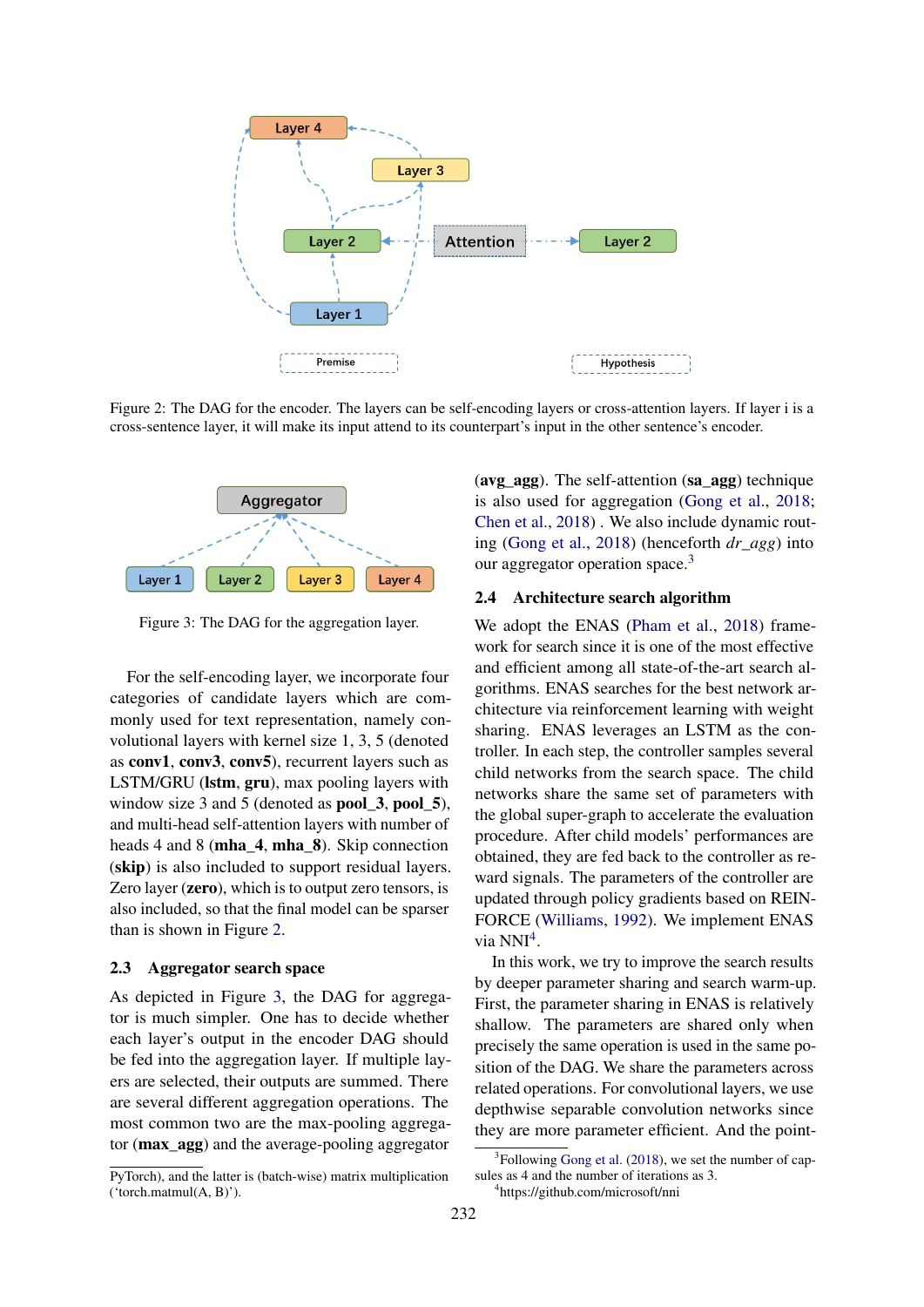wise convolution inside each convolutional layer is shared across conv1, conv3, and conv5. The key, query and value matrices inside mha\_4 and mha  $8$  are shared for multi-head attention layers. The key, query, and value matrices for cross-attn modules of different attention functions are shared.

Second, we add a search warm-up phase before the search begins, and the learning rate of the RL controller is also gradually increased to the maximum value and follows a linear decay schedule. The intuition is that when the shared parameters are trained for pre-specified steps, the controller can receive much more reliable reward signals.

To make the model efficient enough for online deployment, we add efficiency constraints to the generated child models, which will be specified in the next section. Child models that fail these requirements will be assigned a zero reward so that the controller will learn how to generate models that meet the requirements.

## 3 Experiments and Discussion

#### 3.1 Datasets

We conduct experiments on two medical NLI datasets we build for developing our medical dialogue system, whose statistics and metrics for evaluation are shown in Table [1.](#page-4-0)

Chinese Medical Frequent Asked Queries (CMFAQ). These datasets contain pairs of Chinese medical frequently asked questions (FAQs), and the model has to determine whether the two queries contain the same meaning. The dataset is collected from the logs of an online medical consultation provider. The sentences in this dataset are usually general health-related questions.<sup>[5](#page-3-0)</sup>

Chinese Medical Query Patterns (CMQP). This dataset is designated for semantic matching of the query patterns. The model has to determine whether two patterns have the same intention. We collect queries that are related to medical entities and annotate their NER tags. Then we replace the named entities with special tokens that reflect the entity types in the sentence and transform the query into a query pattern.<sup>[6](#page-3-1)</sup>

The train/valid/test split is defined by randomly splitting the whole annotated dataset with a ratio 7:1:2.

#### 3.2 Experimental settings

To improve the performances of models that are not pre-trained on a large corpus, we will distill knowledge from a pre-trained large teacher model both during search and model evaluation. The knowledge distillation method follows [Liu et al.](#page-6-6) [\(2019\)](#page-6-6), and the distillation temperature is set to be 10. We select the Chinese BERT-wwm-ext [\(Cui et al.,](#page-6-7) [2019\)](#page-6-7) as the teacher model. To make it more suitable for our domain applications [\(Gu et al.,](#page-6-8) [2020\)](#page-6-8), we further pre-train it on our 2.3GB medical corpus.

In our experiments, the encoder has five layers at most. The 128d word embedding vectors are initialized by a pre-trained Word2Vec [\(Mikolov](#page-6-9) [et al.,](#page-6-9) [2013\)](#page-6-9) model trained on our medical corpus and are fine-tuned during training. The hidden dimension is kept to 256 in the model. During the architecture search, the batch size is 128, max input length is 64 for both premise and hypothesis, the dropout ratio is 0.2, and the weight decay is 2e-6. For both model weights and controller, we utilize Adam optimizer and learning rate decay with cosine annealing. The maximum learning rate  $l_{max}$  is 3e-3, and the minimum learning rate  $l_{min}$ is 1e-6, and the cosine cycle is 10. For model weights, at the beginning of training, the learning rate is linearly warmed up for 0.8 of one epoch to  $l_{max}$ . For search warm-up, in the first 3 epochs, the controller is not updated, and at the beginning of the fourth epoch, the controller learning rate is also linearly warmed up for 0.8 of one epoch to  $l_{max}$ .

After each epoch, ten candidate architectures are generated by the controller and evaluated on the validation set. The inference batch size is 1, which mimic the scenario for online deployment. When obtaining the validation performance, we also calculate the inference speed and memory consumption. The efficiency requirement is that the model's GPU memory consumption is less than 1 GB, and the per-sample inference time is lower than 20ms. If the efficiency requirements are not satisfied, the child model's reward is set to be zero. After train-

<span id="page-3-0"></span><sup>&</sup>lt;sup>5</sup>For examples, "现在在居家隔离,我要怎么保持健<br>' " (Now in isolation at home, how can I keen healthy?) is 康? " (Now in isolation at home, how can I keep healthy?) is a quite popular query during the breakout of COVID-19, and it is matched to one of our collected FAQs, "居家隔离如<sup>何</sup> 养生? " (How to keep healthy when quarantined at home?)

<span id="page-3-1"></span><sup>&</sup>lt;sup>6</sup> For example, a common question we received is "立普<br><sup>是</sup>饭前吃吗? " (Is Linitor taken before meals?) In this 妥是饭前吃吗? " (Is Lipitor taken before meals?). In this<br>sentence "立普妥" (Lipitor) is a drug entity so the query sentence, " $\vec{\mathfrak{L}}$  if  $\vec{\mathfrak{L}}$ " (Lipitor) is a drug entity, so the query

is transformed into a query pattern "<drug>是饭前吃吗?" (<drug> should be taken before meals?), and it is matched to one of our collected query patterns "<drug>应该饭前吃还 是饭后吃? " (<drug> should be taken before meals or after meals?).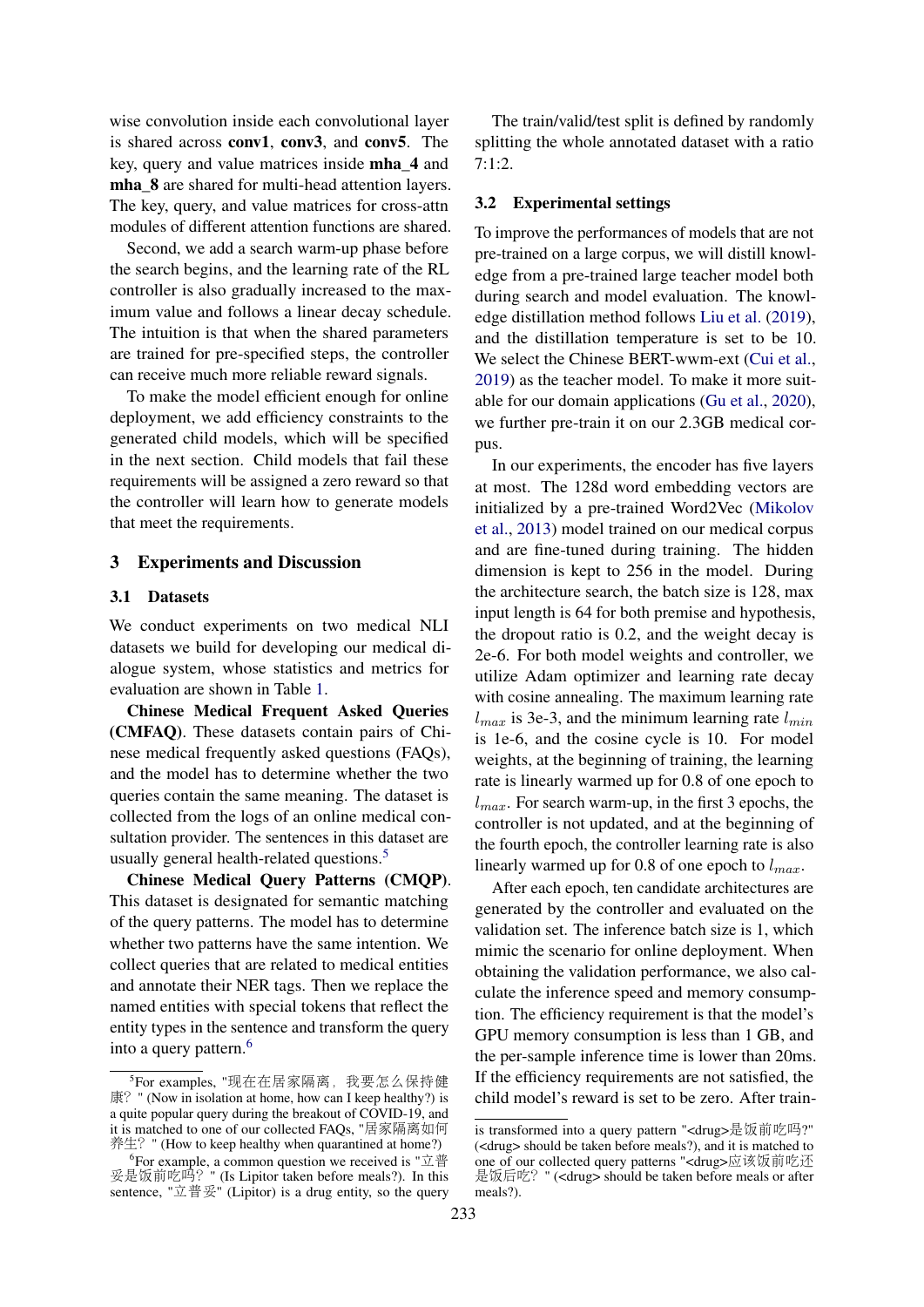<span id="page-4-0"></span>

|             | <b>Dataset</b> avg seq_len Train # Dev # Test # Label # Metrics |                  |  |                |    |
|-------------|-----------------------------------------------------------------|------------------|--|----------------|----|
| CMFAO       | 32.5                                                            | 37676 5382 10764 |  | 2              | F1 |
| <b>CMOP</b> | 19.6                                                            | 32476 4639 9279  |  | $\overline{2}$ | F1 |

Table 1: Overview of medical NLI datasets in experiments.

ing 150 epochs, the architecture with the highest evaluation F1 is chosen as the final network. And this model is retrained from scratch with optimal hyper-parameters tuned using NNI's implementation of Bayesian optimization. We mainly focus on three hyper-parameters: (1) batch size, (2) learning rate, (3) dropout rate.

We assign 2 CPU cores, 8G memory, and 1 Tesla V100 GPU card for each search or evaluation in our experiments. The search lasts 12 hours and 4 hours for CMFAQ and CMQP, respectively.

## 3.3 Baseline methods

The best learned architectures are evaluated by training from scratch (with hyper-parameter search). The baseline models include: (a) LSTM + *max\_agg*; (b) LSTM + *sa\_agg*, which are evaluated by [Wang et al.](#page-7-8) [\(2018\)](#page-7-8); (c) LSTM/Transformer + *dr\_agg* [\(Gong et al.,](#page-6-4) [2018\)](#page-6-4); (d) ESIM [\(Chen et al.,](#page-6-2) [2016\)](#page-6-2); (e) Decomposable attention (DecompAttn) model [\(Parikh et al.,](#page-7-9) [2016\)](#page-7-9). The number of encoder layers is treated as a hyper-parameter and are tuned together with other parameters. We also compare our search space with that in TextNAS. We also compare different search algorithms that have similar time complexities as ENAS, including DARTS [\(Liu et al.,](#page-6-0) [2018\)](#page-6-0), One-Shot [\(Luo et al.,](#page-6-10) [2019\)](#page-6-10), and Random Search with Weight Sharing (RandomSA) [\(Li and Talwalkar,](#page-6-11) [2019\)](#page-6-11).  $7$  The BERT-wwm-ext teacher model's performances are also reported.

## 3.4 Search Results

As depicted in Figure [4\(a\)](#page-5-0) and [4\(b\),](#page-5-1) the learned architectures consist of different layers categories. For convenience, we will refer to the best model learned on CMFAQ as NASQU-1 and the best model learned on CMQP as NASQU-2. NASQU-1's encoder has 3 self-encoding encoders, 2 of which are two convolutional layers, and the other one is a MHA layer, and it has a cross-attn layer with the add attention function. Note that NASQU-1 discards the 4th layer in the DAG since it is zero

<span id="page-4-2"></span>

| <b>MODEL</b>              | <b>CMFAQ</b> | <b>CMOP</b> |  |  |  |
|---------------------------|--------------|-------------|--|--|--|
| Baseline models           |              |             |  |  |  |
| $GRU + max\_agg$          | 81.8         | 83.6        |  |  |  |
| $LSTM + max\_agg$         | 82.3         | 84.6        |  |  |  |
| $LSTM + sa\_agg$          | 83.6         | 85.4        |  |  |  |
| $LSTM + dr\_{agg}$        | 85.3         | 87.7        |  |  |  |
| Transformer + $dr\_{agg}$ | 84.3         | 86.8        |  |  |  |
| <b>ESIM</b>               | 85.8         | 87.6        |  |  |  |
| DecompAttn                | 84.5         | 86.9        |  |  |  |
| NAS models                |              |             |  |  |  |
| <b>DARTS</b>              | 86.4         | 87.9        |  |  |  |
| One-Shot                  | 86.3         | 88.1        |  |  |  |
| RandomSA                  | 85.5         | 87.2        |  |  |  |
| <b>TextNAS</b>            | 86.3         | 88.6        |  |  |  |
| Our models                |              |             |  |  |  |
| NASQU-1                   | $87.1*$      | 88.5        |  |  |  |
| NASQU-2                   | 86.2         | $89.5*$     |  |  |  |
| <b>BERT-wwm-ext</b>       | 88.9         | 90.5        |  |  |  |

Table 2: Results of the two medical NLI dataset. For each dataset, we conduct a significance test against the best reproducible model, and \* means that the improvement is significant at the level of 0.05 significance level.

operation. The aggregator of NASQU-1 takes layers 2 and 4 as input, and the aggregator is sa\_agg. Meanwhile, NASQU-2 is more lightweight than NASQU-1 since it discards the 3rd and 5th layer. NASQU-2's encoder has a GRU layer, a conv layer, and a cross-attn layer with **p\_dot** attention function. The aggregator of NASQU-2 takes all valid layers as input, and the aggregator is **dr** agg.

Although the learned model seems to be more involved than manual architectures, we still find that there are some design principles in line with the commonsense and previously established observations:

• Convolution layers are combined with GRU and multi-head self-attention layers, which are similar to C-LSTM [\(Zhou et al.,](#page-7-10) [2015\)](#page-7-10) and Transformer [\(Vaswani et al.,](#page-7-11) [2017\)](#page-7-11). Intuitively, convolution operations extract local features similar to n-gram, which complement long-term dependency features captured by GRU/self-attention.

<span id="page-4-1"></span> $7$ Unless specified, the default settings of their open-source codes are used.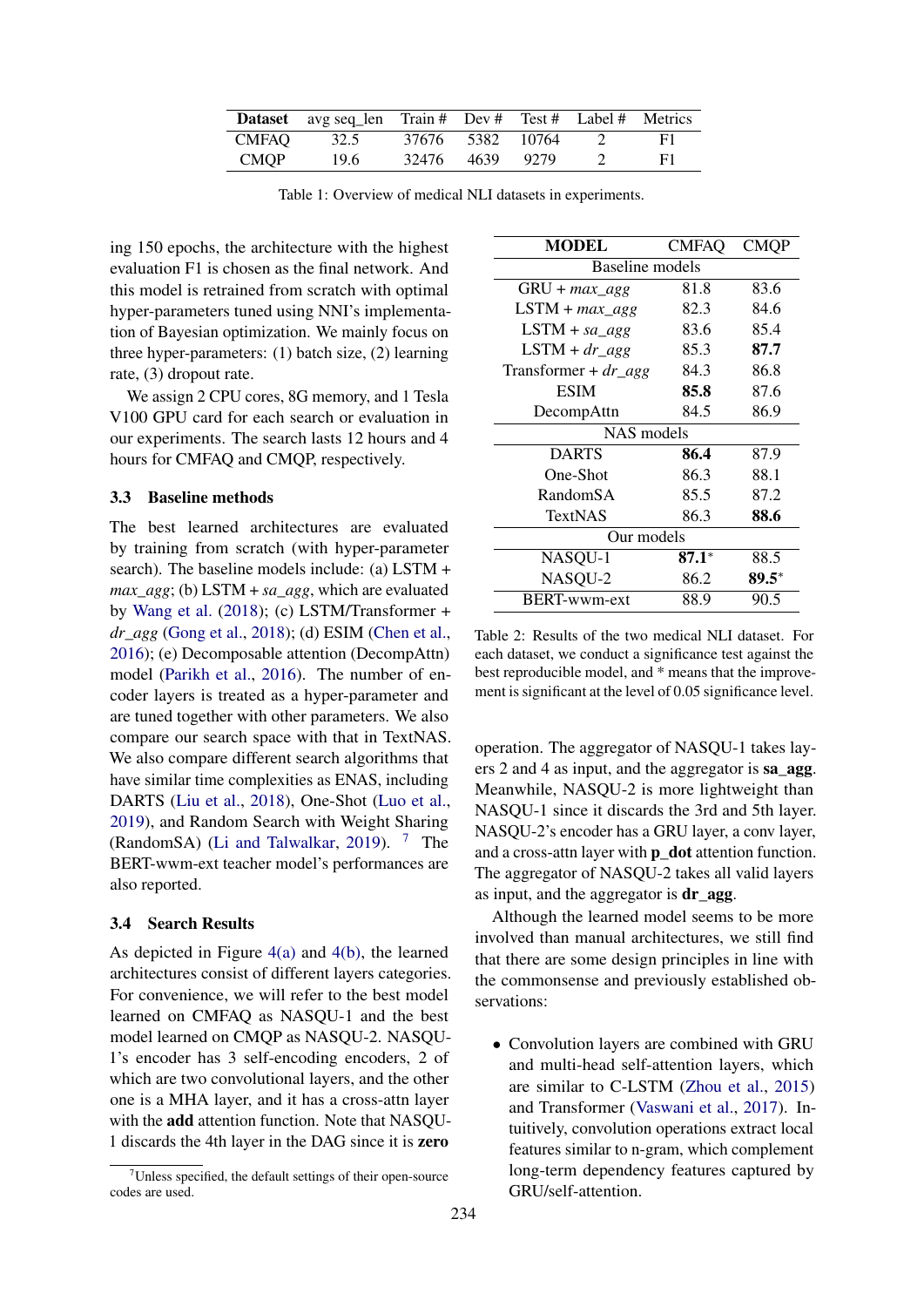<span id="page-5-0"></span>

<span id="page-5-1"></span>Figure 4: Learned architectures on the two medical NLI datasets.

- We find that the best learned architectures include cross-attn modules, which are in line with observations in the previous literature [\(Parikh et al.,](#page-7-9) [2016;](#page-7-9) [Chen et al.,](#page-6-2) [2016\)](#page-6-2). Cross sentence attention can align the semantics of two text inputs and provide better feature extraction for NLI tasks.
- Different tasks result in quite different architectures, emphasizing the importance of task specificity. Besides, a smaller dataset size prefers a more light-weighted architecture, since intuitively, a heavier architecture is more prone to over-fitting on a small dataset.

The performance results are shown in Table [2.](#page-4-2) The learned architecture discovered by NASQU achieves higher average F1 scores than all the baseline models. Also, it outperforms other network architectures found automatically by other search spaces and algorithms. Note that on CMQP, the improvement over different baselines is statistically significant. We also evaluate the transferring ability of the two best learned architectures. Although NASQU-1 also performs well on CMQP compared with baselines, it is significantly worse than NASQU-2. This observation also stands for NASQU-2 on the CMFAQ dataset. These observa-

<span id="page-5-2"></span>

| Model              | <b>GPU</b> memory | inference speed     |
|--------------------|-------------------|---------------------|
| BERT-wwm-ext       | 4.8 GB            | 66 <sub>ms/it</sub> |
| NASQU-1            | $0.84$ GB         | $14$ ms/it          |
| NASQU-2            | $0.71$ GB         | 11ms/it             |
| $LSTM + dr\_{agg}$ | $0.72$ GB         | 15 <sub>ms/it</sub> |
| <b>ESIM</b>        | 1.12GB            | $21$ ms/it          |

Table 3: Comparison of GPU memory consumption and inference speed between the teacher model BERT Large and NASQU-1, and NASQU-2.

tions validate the importance of customizing different architecture for different tasks.

Table [2](#page-4-2) also shows that the performances of the two learned models is close to the BERT teacher. We now compare the inference speed and GPU memory consumptions of BERT and the learned models. The results are reported in Table [3.](#page-5-2) We can see that the learned models achieve significant speed-up over the BERT teacher models without too much performance loss, and they are more efficient than ESIM. LSTM  $+ dr$  agg has comparable efficiency, but the performance is significantly worse.

#### 3.5 Ablation studies

We now conduct extensive ablation studies to demonstrate our search space design, and modi-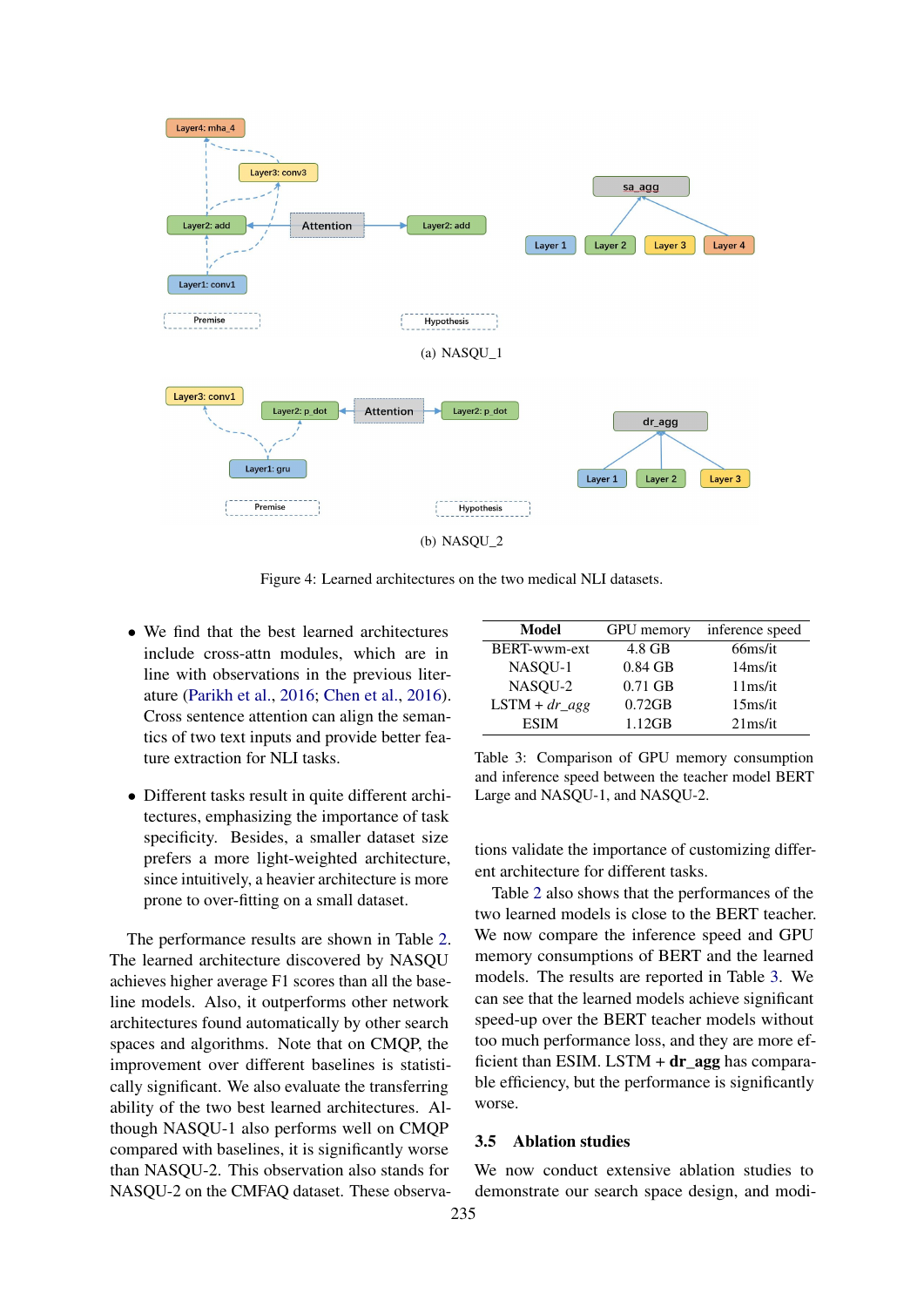<span id="page-6-12"></span>

| strategies              | test F1 |
|-------------------------|---------|
| <b>NASQU</b>            | $87.1*$ |
| - deeper weight sharing | 85.9    |
| - search warm-up        | 84.5    |

Table 4: Results for ablations studies on the strategies we propose for search.

<span id="page-6-13"></span>

| search space               | test F1 |
|----------------------------|---------|
| <b>NASQU</b>               | $87.1*$ |
| - cross sentence attention | 862     |
| - aggregator search space  | -84.6   |

Table 5: Results for ablations studies on the search space we construct for architecture search for NLI tasks.

fications to the search algorithm are essential. The ablation studies are performed on CMFAQ.

First, we conduct ablation on the proposed modifications to the search method. As we can see from Table [4,](#page-6-12) deeper weight sharing is beneficial. Intuitively, deeper parameter sharing reduces the number of shared parameters during the search phase, making the reward signal more reliable. The results also show that the search warm-up also contributes to better search results.

We now conduct an ablation study on our entire search space. The results are shown in Table [5.](#page-6-13) Note that for our NLI tasks, when we drop the cross attention mechanism from the search space, the search results drop from 87.1 to 86.2. And we can see that dropping the aggregator search space (fixing the aggregator to be sa\_agg) also results in worse performances.

#### 4 Conclusion and Future Work

In this work, we experiment on modeling NLI tasks via NAS on our medical NLI tasks. Our search space is an extension to TextNAS and ENAS, which enable us to search for novel models with cross sentence attention and suitable aggregators. To improve the search results, we also propose a more in-depth weight sharing strategy than ENAS and search warm-up steps. Experiments on our NLI tasks demonstrate that our search space is beneficial for NLI tasks.

## References

<span id="page-6-3"></span>Samuel R. Bowman, Gabor Angeli, Christopher Potts, and Christopher D. Manning. 2015. [A large anno-](https://doi.org/10.18653/v1/D15-1075) [tated corpus for learning natural language inference.](https://doi.org/10.18653/v1/D15-1075) In *Proceedings of the 2015 Conference on Empirical Methods in Natural Language Processing*, pages 632–642, Lisbon, Portugal. Association for Computational Linguistics.

- <span id="page-6-5"></span>Qian Chen, Zhen-Hua Ling, and Xiaodan Zhu. 2018. [Enhancing sentence embedding with generalized](https://www.aclweb.org/anthology/C18-1154) [pooling.](https://www.aclweb.org/anthology/C18-1154) In *Proceedings of the 27th International Conference on Computational Linguistics*, pages 1815–1826, Santa Fe, New Mexico, USA. Association for Computational Linguistics.
- <span id="page-6-2"></span>Qian Chen, Xiaodan Zhu, Zhenhua Ling, Si Wei, Hui Jiang, and Diana Inkpen. 2016. Enhanced lstm for natural language inference. *arXiv preprint arXiv:1609.06038*.
- <span id="page-6-7"></span>Yiming Cui, W. Che, T. Liu, B. Qin, Ziqing Yang, S. Wang, and G. Hu. 2019. Pre-training with whole word masking for chinese bert. *ArXiv*, abs/1906.08101.
- <span id="page-6-4"></span>Jingjing Gong, Xipeng Qiu, Shaojing Wang, and Xuanjing Huang. 2018. Information aggregation via dynamic routing for sequence encoding. *arXiv preprint arXiv:1806.01501*.
- <span id="page-6-8"></span>Yu Gu, Robert Tinn, Hao Cheng, Michael Lucas, Naoto Usuyama, Xiaodong Liu, Tristan Naumann, Jianfeng Gao, and Hoifung Poon. 2020. [Domain](http://arxiv.org/abs/arXiv:2007.15779)[specific language model pretraining for biomedical](http://arxiv.org/abs/arXiv:2007.15779) [natural language processing.](http://arxiv.org/abs/arXiv:2007.15779)
- <span id="page-6-1"></span>Yufan Jiang, Chi Hu, Tong Xiao, Chunliang Zhang, and Jingbo Zhu. 2019. [Improved differentiable ar](https://doi.org/10.18653/v1/D19-1367)[chitecture search for language modeling and named](https://doi.org/10.18653/v1/D19-1367) [entity recognition.](https://doi.org/10.18653/v1/D19-1367) In *Proceedings of the 2019 Conference on Empirical Methods in Natural Language Processing and the 9th International Joint Conference on Natural Language Processing (EMNLP-IJCNLP)*, pages 3585–3590, Hong Kong, China. Association for Computational Linguistics.
- <span id="page-6-11"></span>Liam Li and Ameet Talwalkar. 2019. Random search and reproducibility for neural architecture search. *ArXiv*, abs/1902.07638.
- <span id="page-6-0"></span>H. Liu, K. Simonyan, and Y. Yang. 2018. Darts: Differentiable architecture search. *arXiv preprint arXiv:1806.09055*.
- <span id="page-6-6"></span>Xiaodong Liu, Pengcheng He, W. Chen, and Jianfeng Gao. 2019. Multi-task deep neural networks for natural language understanding. In *ACL*.
- <span id="page-6-10"></span>Renqian Luo, Tao Qin, and E. Chen. 2019. Understanding and improving one-shot neural architecture optimization. *ArXiv*, abs/1909.10815.
- <span id="page-6-9"></span>Tomas Mikolov, Ilya Sutskever, Kai Chen, Greg S Corrado, and Jeff Dean. 2013. Distributed representations of words and phrases and their compositionality. In *NIPS*.